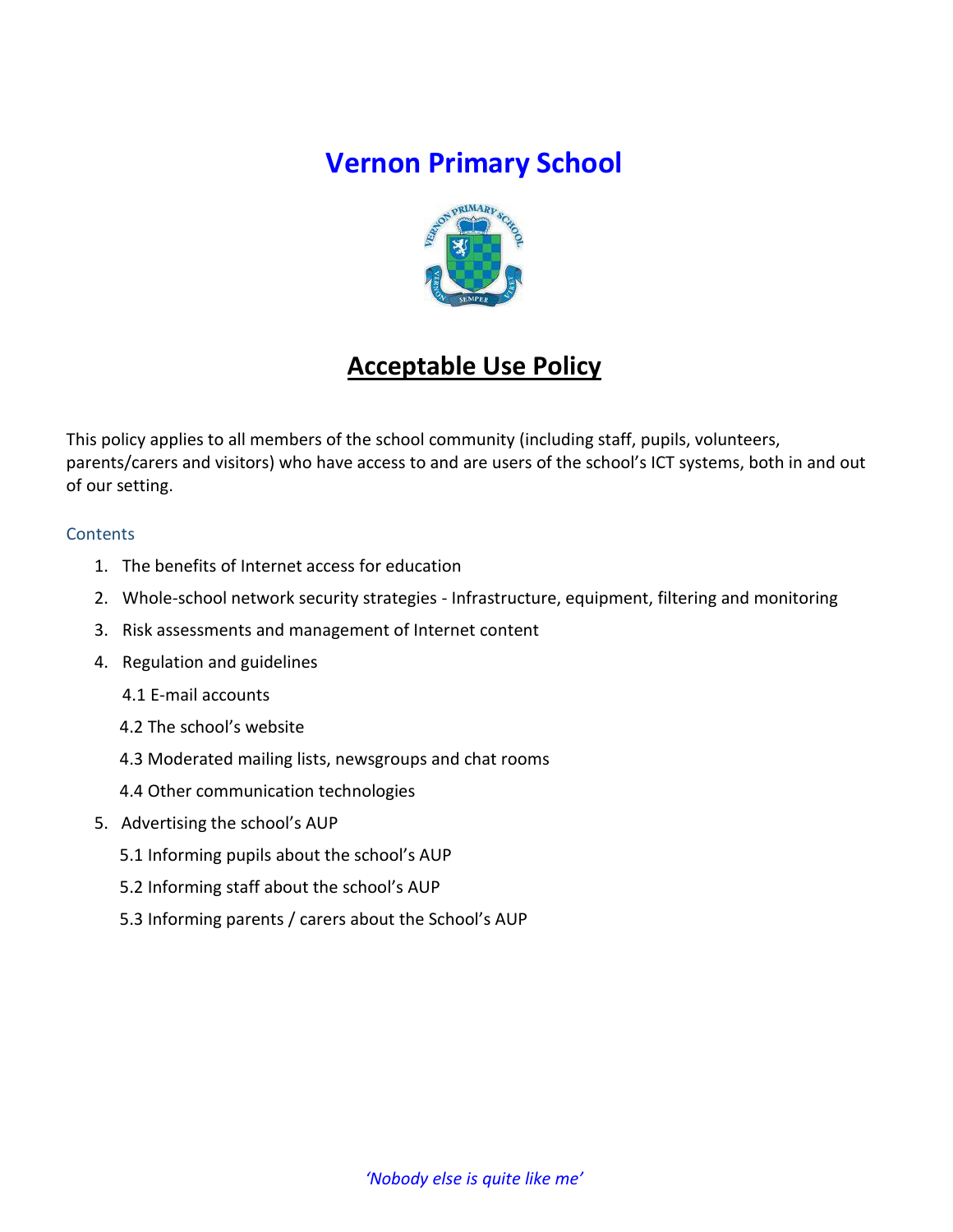### 1 The benefits of Internet access for education

Most curricula at European level require pupils to demonstrate that they can effectively locate, retrieve and exchange information using ICT. Access to the Internet offers pupils and teachers vast, diverse, and unique resources. The Internet opens up opportunities to initiate cultural exchanges between pupils from all over the world, while at the same time providing access to educational, social and leisure resources.

The main reason that we provide Internet access to our teachers and pupils is to promote educational excellence by facilitating resource sharing, innovation, and communication. However, for pupils and teachers, Internet access at school is a privilege and not an entitlement.

Unfortunately as there is the possibility that pupils will encounter inappropriate material on the Internet, the school will actively take all reasonable precautions to restrict student access to both undesirable and illegal material.

Teachers are responsible for guiding pupils in their on-line activities, by providing clear objectives for Internet use. Teaching staff will also ensure that pupils are only too aware of what is regarded as acceptable and responsible use of the Internet. The main goal is to utilise Internet access to enrich and extend those learning activities that reflect the curriculum requirements and the age and maturity of the pupils.

Pupils will access websites from bookmarks within the 'Favourites' folder in their browser. These will have been previewed and approved by their teacher.

The free use of search engines is permitted only when another teacher or member of staff is present. Child friendly search engines, for example [yahooligans.com](about:blank) can filter most websites with inappropriate content and will be used as a first option. Other search engines intended for use by pupils offer a filtered list of links.

All Internet access is filtered through a proxy server to screen out undesirable sites at source

# 2 Whole-school network security strategies

# **Infrastructure, equipment, filtering and monitoring**

The school will be responsible for ensuring that the infrastructure/network is as safe and secure as is reasonably possible and that policies and procedures approved within this policy are implemented.

- All users will have clearly defined access rights to school's ICT systems
- All users will be provided with a username and password. Users will be required to change their password regularly
- Users will be made responsible for the security of their username and password, must not allow other users to access the systems using their log on details and must immediately report any suspicion or evidence that there has been a breach of security
- In the event of the filtering system needing to be switch off for any reason, or for any user, this must be logged and carried out by a process that is agreed by Headteacher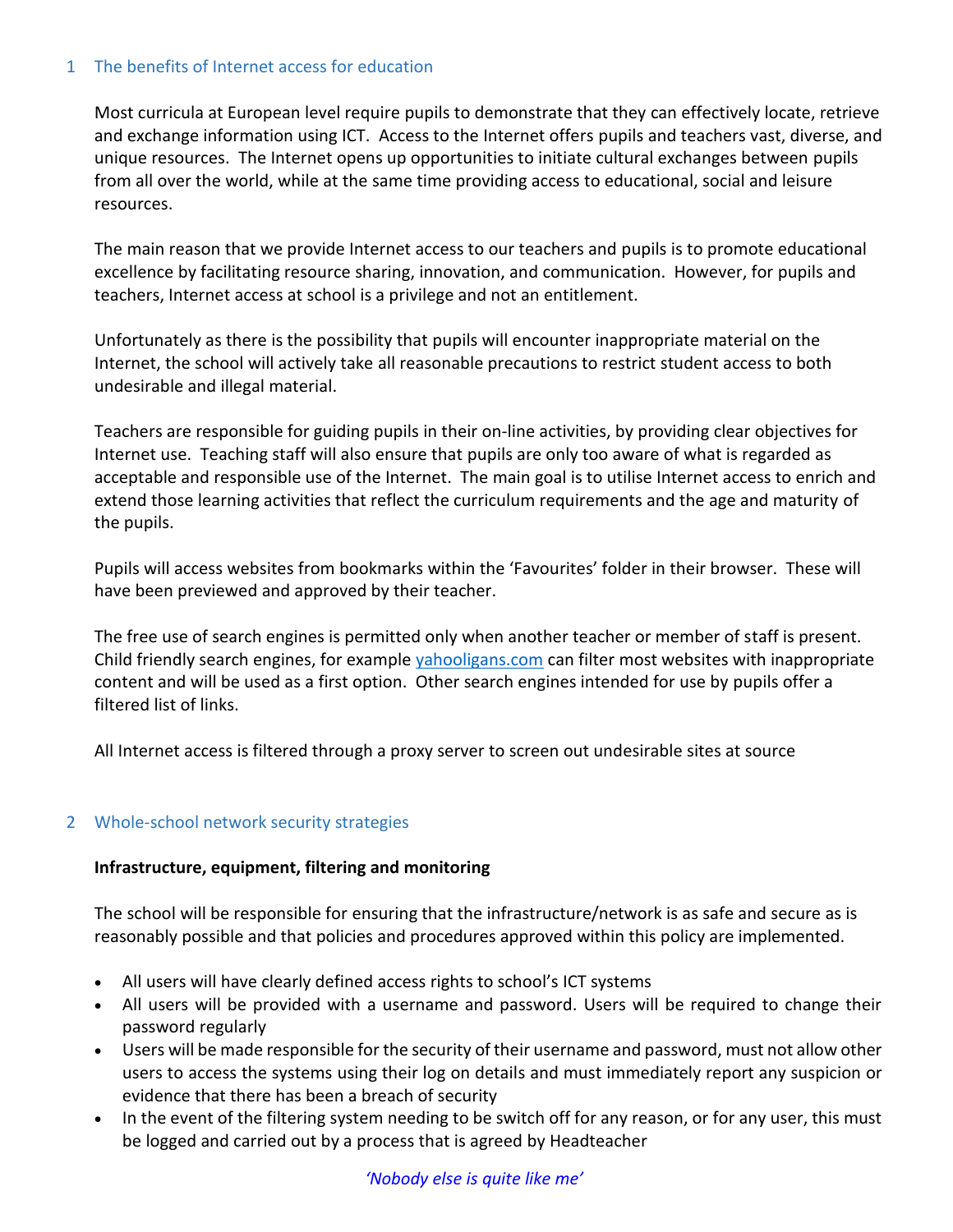- Requests from staff for sites to be removed from the filtered list will be considered by the Network Manager
- An appropriate system is in place for users to report any actual / potential safety incident to SLT
- Appropriate security measures are in place to protect the servers, firewalls, routers, wireless systems, work stations, hand held devices etc from accidental or malicious attempts which might threaten the security of the school's systems and data
- Personal use of the school's ICT systems should be limited to what may be deemed reasonable. The services are provided predominantly for education purposes
- Neither staff nor pupils should install programmes or other software on workstations, portable devices or servers, without the prior express, written permission of the school's Network Manager
- The school's ICT infrastructure and individual workstations are protected by up to date virus software
- Personal data (as defined by the Data Protection Act) cannot be sent over the internet or taken off the school site unless safely encrypted or otherwise secured by password or other means
- Where staff have email accounts and other data on their phone or other mobile device they must ensure that the device is locked with a password.

### **Hardware and software infrastructures**

The school has invested in the following hardware and software infrastructures to reduce risks associated with the Internet.

Proxy server – in conjunction with a web management system

Filtering software

Firewall – that has been configured to prevent access to inappropriate websites.

#### **Classroom management structures**

Individual pupil logins will allow teachers to trace and monitor student access and usage of the Internet.

Ensure that computers are positioned in such a way that monitors are easily observed by teachers.

# 3 Risk assessment and management of Internet content

The school has taken and will continue to take all reasonable precautions to ensure that pupils access appropriate material only. However, it is not possible to guarantee that a student will never come across unsuitable material while using a school networked computer. The school, however, cannot accept liability if such material is accessed nor for any consequences resulting from Internet access.

All pupils are taught effective online research techniques, including the use of subject catalogues and search engines. Receiving information over the web or in e-mail or text messages presupposes good information-handling skills.

Key online information-handling skills include:

- **E** Ensuring the validity, currency and origins of the information accessed or received;
- **Using alternative sources of information for comparison purposes;**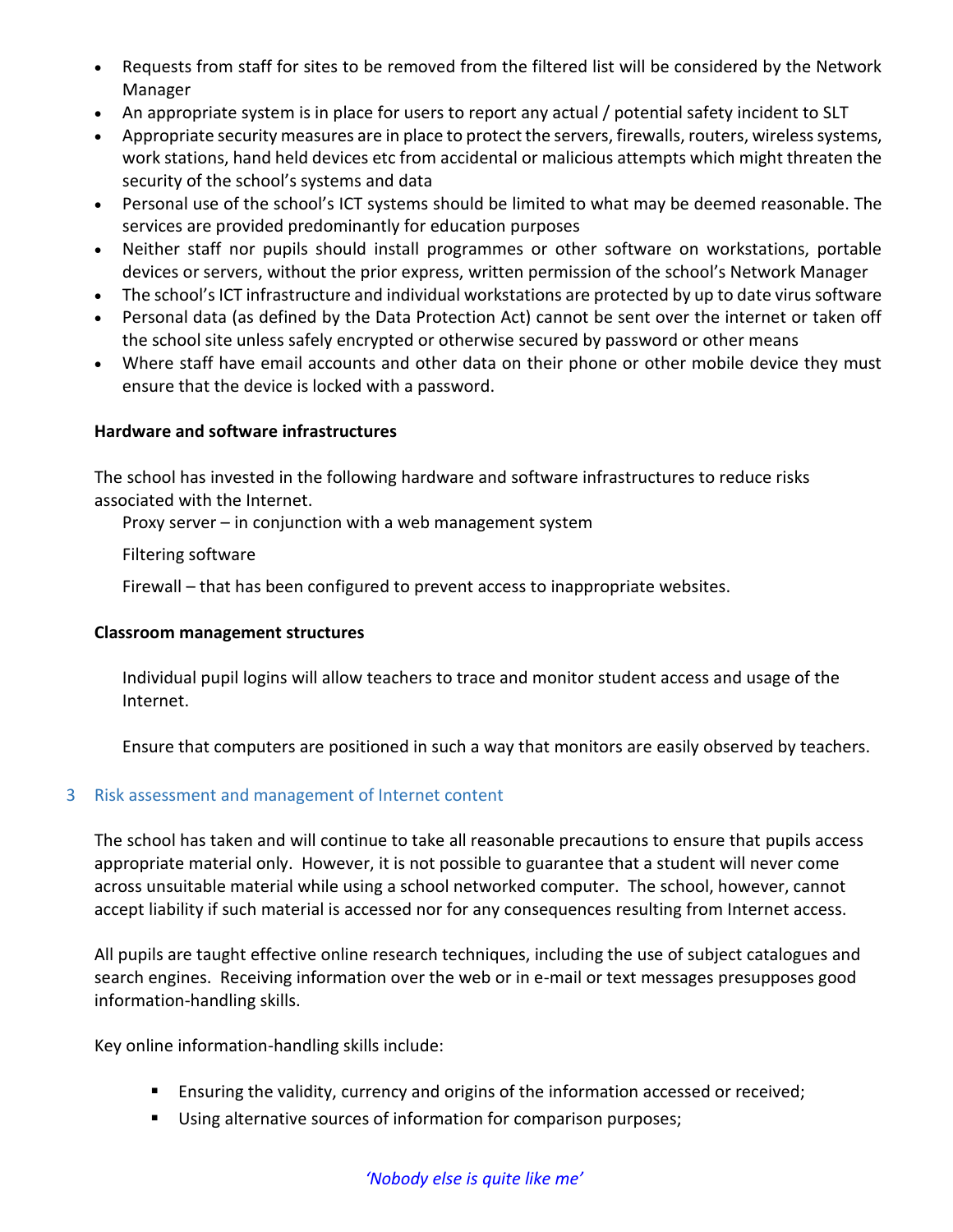- Identifying an author's name, date of revision of the materials, and possible other links to the site;
- Respecting copyright and intellectual property rights.

Pupils will be made fully aware of the risks to which they may be exposed while on the Internet. They will be shown how to recognise and avoid the negative areas of the Internet such as pornography, violence, racism and exploitation of children.

However, if they encounter such material they will know that they should switch off the monitor, not the computer, and report the incident to the nearest teacher or the school's ICT co-ordinator who will deal with it according to the school AUP.

### 4 Regulation and guidelines

The school's Internet access incorporates a software filtering system to block certain chat rooms, newsgroups, and inappropriate websites. The filtering system used on the school network aims to achieve the following:

- Access to inappropriate sites is blocked.
- The content of web pages or web searches is dynamically filtered for unsuitable words.
- A rating system is used to rate web pages for inappropriate content and that the web browsers are set to reject these pages.
- **EXE** Records of banned Internet sites visited by pupils and teachers are logged.

The school's ICT subject leader regularly assesses the effectiveness of the filtering system. The school's filtering strategy depends on the age and curriculum requirements of each class.

The school will immediately report the details of any inappropriate or illegal Internet material found to Computeam so it can be blocked in future.

Similarly, the school will request of IT support that 'allow' access be made of certain banned sites and provide the educational reasons behind the request.

# 4.1 E-mail accounts

- Pupils may only use their approved Google Classroom account/s on the school network during school time.
- Pupils shall immediately report any offensive messages that they receive to their class teacher.
- Access in school to external, Web-based, personal e-mail accounts is denied for network security reasons.
- It is forbidden to distribute chain letters or to forward a message without the prior permission of the sender.
- Pupils may not reveal their own or other people's personal details, such as addresses or telephone numbers or arrange to meet someone outside school via Google Classroom.
- Sending and receiving e-mail attachments is subject to permission from the teacher.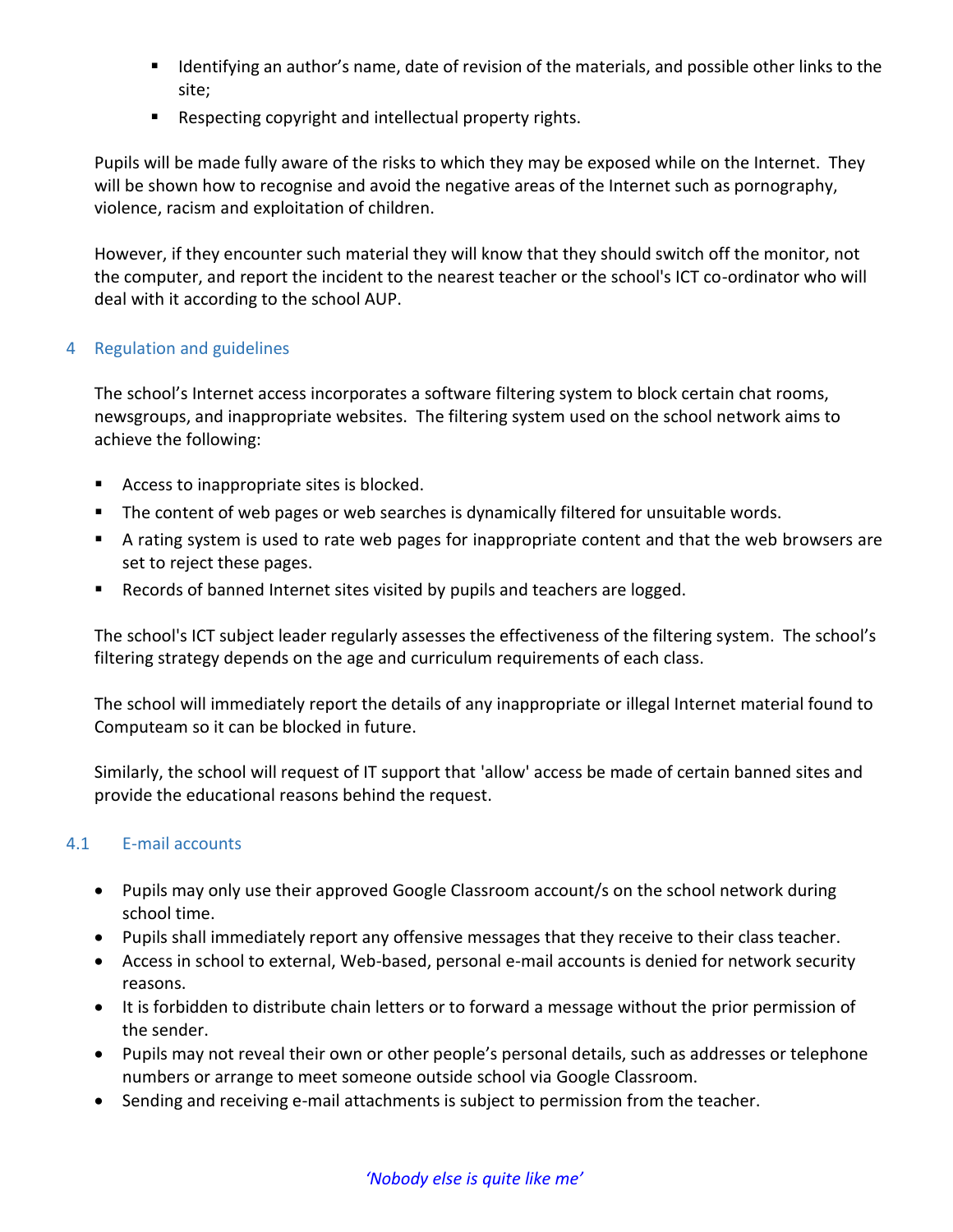#### 4.2 The school's website

Individual teachers will add their own contributions to webpages. The Assistant Headteacher and website coordinator ensures that the content on the site is accurate, up to date and appropriate. The website will comply with the Department for Education's guidelines.

The copyright of all material produced by the school for display on the school's web pages belongs to the school. Permission to reproduce any other material will be sought and obtained, from the copyright owner.

The contact details for the school will include only the school's postal address, e-mail address and telephone number. No information about teachers' home addresses or the like will be published.

The school will not publish any material produced by pupils without the agreed permission of their parents. In addition, photographs of pupils will not be published without a parent or carer's written permission. A student's full name will not be used in association with photographs without permission, and first names only in this instance.

Website photographs which include pupils will be carefully selected.

### 4.3 Moderated mailing lists, newsgroups and chat rooms

The school may use/uses an e-mail distribution list to send messages to selected groups of users.

Teachers will moderate other collaboration tools such as newsgroups and chat rooms if used on the school network for learning purposes.

Pupils will be denied access to public or unmoderated chat rooms.

# 4.4 Other communication technologies

Pupils are not allowed to use mobile devices during lessons or formal school time. Pupils who bring in phones will need to hand them in at the start of the day to be returned for the end of the day. They are not to be used on school grounds. It is forbidden to send abusive or otherwise inappropriate text messages using the facilities provided by the school network.

#### 5 Communicating the school's AUP

#### 5.1 Informing pupils

'Code of Practice' will be displayed each time a staff member/student/visitor logs in and uses a laptop for them to agree too before use. Pupils will be informed that their Internet use is monitored and be given instructions on safe and responsible use of the Internet. The school has created separate Rules for Acceptable and Responsible Internet Use for primary. Pupils must read and understand the rules.